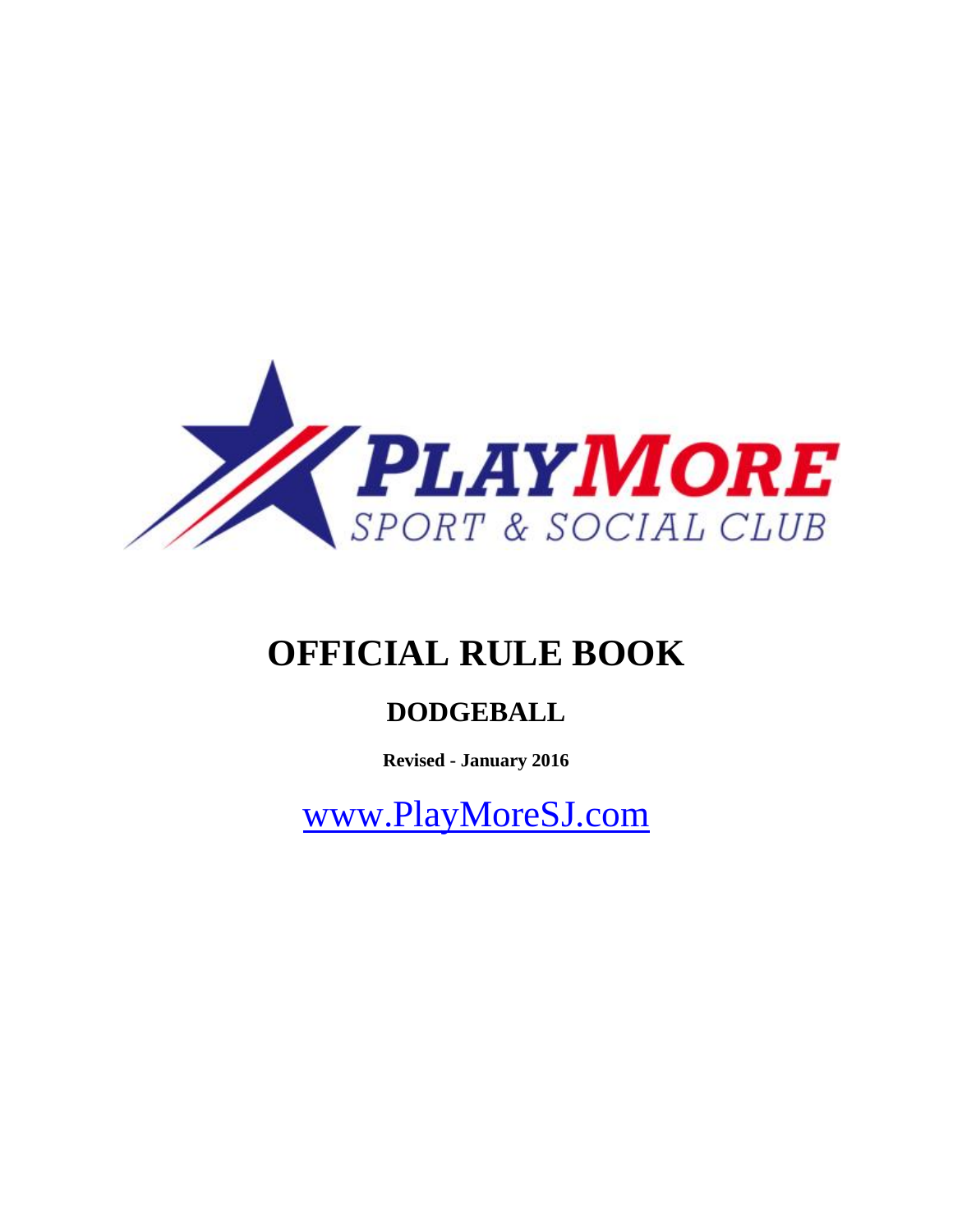# **1. EQUIPMENT / COURT**

- I. PlayMore asks that all players participating wear their PlayMore issued shirt.
- II. PlayMore will provide dodgeballs.
- I. The size of the court will be dependent on the facility being used. (Standard:  $60' \times 30'$ )
- II. Every court will be divided in half by a center line; having a neutral zone on each side of that center line. The neutral zone will be eight feet in length (four feet on each side).

# **2. PLAYER CONDUCT**

- I. Cards are given out verbally.
- II. During a match: If a player receives two (2) yellow cards or (1) red card, that player will be ejected from the game currently going on; plus the following game.
- III. If a player receives another card (yellow or red) during that same match, that player will be ineligible to participate for the remainder of that match.
- IV. If a player is ejected from a match, that player is put on probation for the following two (2) matches.
- V. A player will be ejected from a match if he/she receive any card (yellow/red) while on probation.
- VI. If a player is ejected from a match for a second time during the same season, that player will be suspended. If either ejection was a result of that player being penalized for physical contact made, that player will serve a two (2) match suspension. If a player has been ejected from a two matches without having any penalty occur because of physical contact, that player will serve a one (1) match suspension.
- VII. Once a player serves his/her suspension, that player is allowed to continue playing but will be on probation for the remainder of that season (including playoffs). If a player is ejected from a third match during a season, that player will be suspended for the rest of that season.
- VIII. A punch thrown by any player, unless determined by PlayMore to have been thrown in selfdefense, will result in a permanent ban from PlayMore.

# **3. GAME PLAY RULES**

#### **Players**

- I. Teams consist of 6 players per game.
- II. Legal Line-Up: Minimum of 2 Players Per Gender on the Court  $(4M \& 2F / 3M \& 3F / 2M \& 4F)$
- III. If a team cannot produce a legal line-up (with two of each gender), that team will be allowed to play shorthanded but cannot replace a player of one gender with a player of another.
- IV. At least one player of each gender must play in order to avoid a forfeit.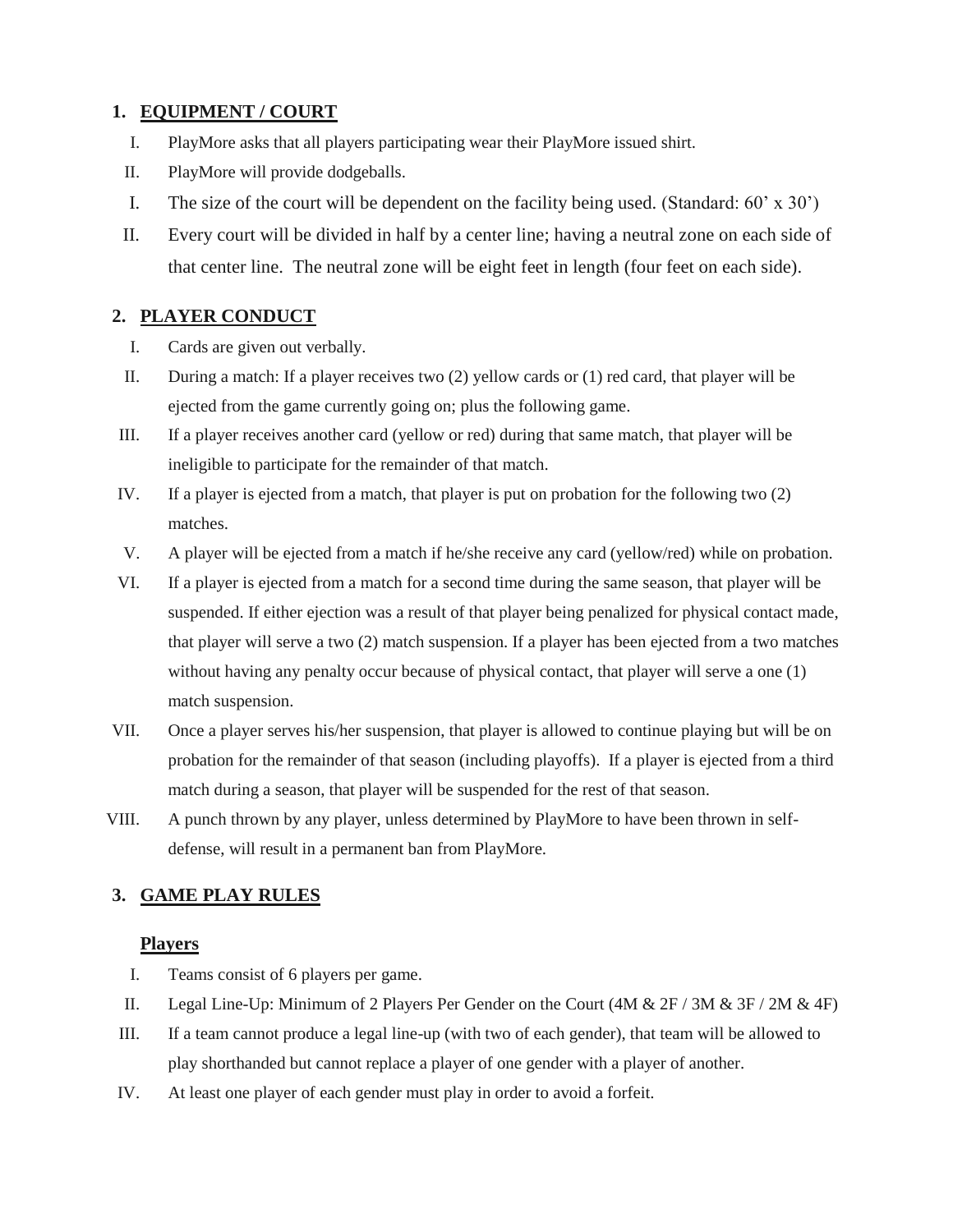#### **Substitutions**

- I. All substitutions must be made prior to the start of each game. No substitutions can be made during game play, unless an injury stops a player from continuing.
- II. An injured player must be replaced with one of the same gender.

# **Match**

- I. There will be thirteen games played in a single match each night.
- II. The team who wins the most games will win the match and be declared 1-0 in the standings.
- III. (All 13 games will be played no matter the outcome of the game.)

#### **Timing**

- I. There is a time limit of four minutes per game.
	- a. If one team has more players than their opponent at the end of four minutes, that team wins.
	- b. If both teams have an equal number of (two or more) players on the court, it is sudden death.
	- c. If both teams have one player on that court, each team will add one player (whoever has been out the longest) to the court and proceed to play the sudden death format.

#### **Rush**

- I. Each game will start with all players' hands on the end wall or foot behind the end line (depending on the facility).
- II. When the referee sounds the whistle, each player can choose to run after one or more of the six balls in the center of the court.
- III. A team is not required to have a player rush.
- IV. Significantly crossing over the center line will result in a player being called out.
- V. A player cannot grab or use force to make an opposing player cross the line.
- VI. If a player enters the neutral zone on the initial rush, he/she must retreat fully (both feet back behind their own neutral zone line).

# **Throwing**

- I. Male players may not cross (must remain behind) the mid-line/rush-line.
- II. Female players may not cross (must remain behind) the opponents neutral zone line.
- III. A ball is live until it hits the floor/ceiling/wall or a ball thrown by an opposing player.
- IV. A on the floor is considered the floor.

# **Outs**

I. A player will be deemed out when: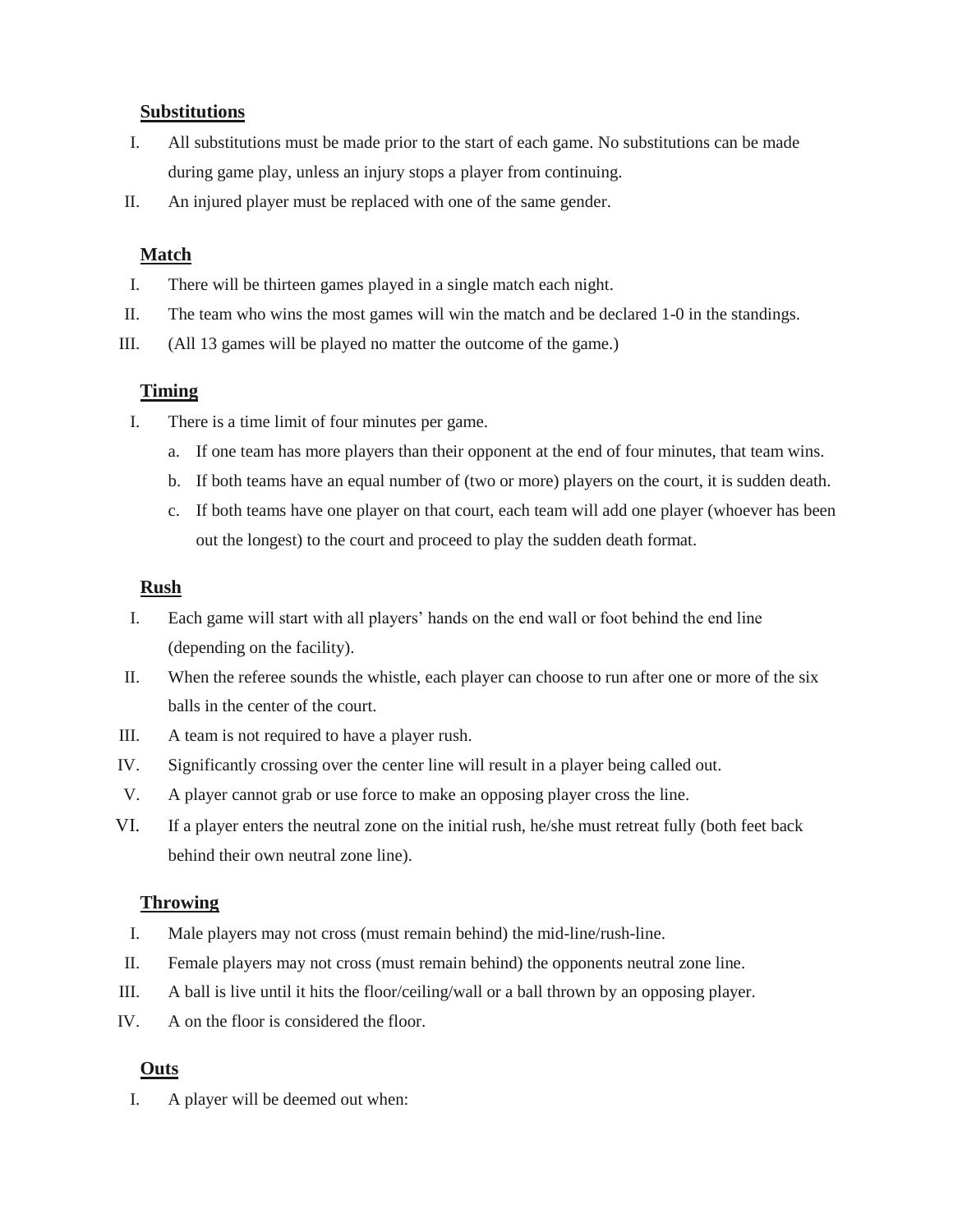- a. they are hit with a live ball. (Clothing is considered part of the body.)
- b. they are struck by a ball that bounces off of a teammate or a ball a teammate possesses.
- c. they are hit by a ball deflected by a ball being held by an opposing player.
- d. they throw a ball and it is caught before it hits the floor, the wall or the ceiling.
- e. a defending player catches a ball, the player who threw the ball will be deemed out.

*Also, one player from the catcher's team will be allowed to re-enter.* 

*The re-entry point will be marked with a orange cone.* 

*The order of the re-entry player is determined by the order they were knocked out. 1<sup>st</sup> out, 1st to re-enter.* Note: If a ball is thrown, and the thrower is hit after the ball leaves his hand, the ball is considered a live ball and an opposing player can be hit by it.

A ball is live when it crosses back over the midline after being deflected by a ball an opponent is holding. A ball isn't live when it crosses back over the midline after hitting an opponent's body.

#### **Blocking**

- I. Players can defend themselves from a ball in flight by blocking it with another ball. No part of the throw ball can hit any part of the player's body, it must only hit the ball. Also the player must remain in control of the blocking ball. A player that drops the ball as a result of being hit, will be deemed out.
- II. (Players anticipating a ball being thrown at them, may drop any ball(s) they are holding to catch the ball. However, if the throw ball makes contact with the ball before they drop it the player will be deemed out.)
- III. Any blocked ball rebounding off another ball is considered live. If a player is struck by that ball, they will be deemed out.
- IV. Any blocked ball that is caught before it hits the floor, ceiling or wall will result in the thrower being deemed out.

#### **Pinching**

I. Pinching the ball is when a player squeezes the ball to take any air out of it to gain leverage when throwing it. "Pinching" is not legal and when spotted by referee, the pincher will be deemed out.

#### **Stalling**

- I. Stalling is when a team/player is deliberately trying to delay the game.
- II. If a referee rules a team/player is stalling, a five second countdown will begin. By the end of this countdown, the team who holds the advantage must throw enough dodgeballs to give 'advantage' to the opposing team. {Advantage (in order): # of Dodgeballs, # of Players}.